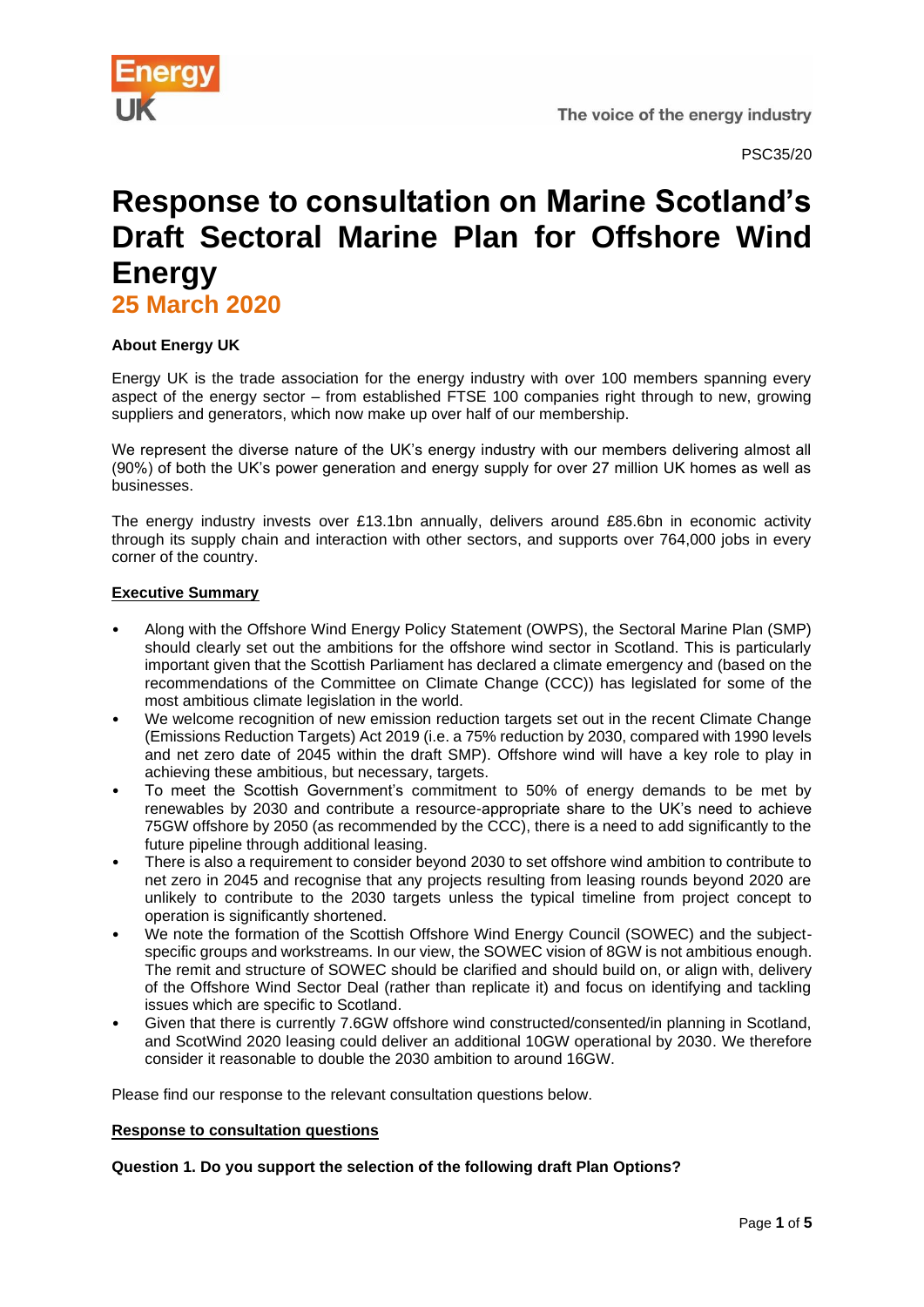

The voice of the energy industry

PSC35/20

Energy UK welcomes Marine Scotland's approach to this consultation and the stakeholder engagement that has characterised the Plan's development and drafting.

Section 2 helpfully set outs the process undertaken to refine the initial area of search identify to the Draft Plan Options (DPOs). However, it is not clear on what basis the 22 Areas of Search were reduced to 17 Draft Plan Options. Given as this significantly reduces the likely available leasing area, it would be helpful to have transparency on the reasons behind the decision set out clearly within the final SMP.

In addition, it is our view that the SMP should seek to maximise the available areas identified as suitable for offshore wind development, in line with the net zero target and climate emergency declaration.

Whilst we understand the reasons behind restricting areas based on HRA conclusions around cumulative ornithology, we would suggest that it should be for the developer, rather than the regulator, to assess and manage the potential risk at the planning stage. By limiting other DPOs available based on potential impacts with other sea users, including commercial fisheries, this removes the opportunity for developers to assess and develop means to mitigate these potential impacts.

These should ideally be assessed at project-level by developers and the planning and consenting processes deal with these interactions, which can be mitigated. It appears that some Areas of Search were reduced/removed on the basis of impacts on fishing, but it is not clear how this is backed up by the data and we would welcome further information on the evidence base for the removal of these sites.

We also note that assessment has been undertaken to inform the 10GW target based on sea area. We would welcome sight of how this assessment has been undertaken, how the assumptions around the capacity of the individual DPOs have been derived and how this relates to the commercial viability of projects. We ask that where a developer has evidence to suggest that a larger percentage of the DPO can be developed than the proposed cap would allow, this should be permitted within the Scotwind leasing process.

The realistic maximum development scenarios for each DPO have been calculated on the density assumption of 5MW/km2. Recent UK experience has suggested that this density may be too high, although more representative of existing Scottish windfarms. The result of calculating at too high a density is to impose a DPO cap that is unrealistically low in percentage terms. As such, we would recommend that these calculations are re-considered.

Furthermore, whilst we appreciate and welcome the efforts made by Marine Scotland to increase the number of sites suitable for fixed bottom technologies in the Draft Plan, we remain concerned that of the 17 DPOs there are still only a small number fixed sites available (those with water depths under 60m) and of these opportunities, most present their own development challenges, both in terms of consenting constraints and being competitively buildable.

DPOs that offer fixed foundation technology are critical for nearer term climate targets and market growth.

#### **Question 3. Do you agree that the scientific evidence presented demonstrates that DPOs NE2-6 and E3 are subject to high levels ornithological constraint and, therefore, the mitigation measures outlined in the draft Plan should be applied to these DPOs?**

The HRA concludes that Adverse Effects on Integrity of Site (AEOI) cannot be ruled out for DPOs NE2- 6 and E3 and as a result these are identified as subject to high levels of ornithological constraint. The basis for concluding possible AEOI in DPOs NE2-6 in Moray, is the advice of SNH on previous windfarm applications in the area and 'general consensus' that the carrying capacity for Kittiwake interest features of East and North Caithness Cliffs SPAs is close to being reached, with the potential in-combination effects from development at these DPOs with the consented Moray East, Moray West and Beatrice offshore windfarms leading to a conclusion of likely AEOI.

However, the legal position for the baseline is that these three projects are now consented and have an Appropriate Assessment by the Competent Authority that concluded no AEOI alone and incombination. We would therefore ask that HRA should be based on this legal baseline position that no AEOI has been concluded to date.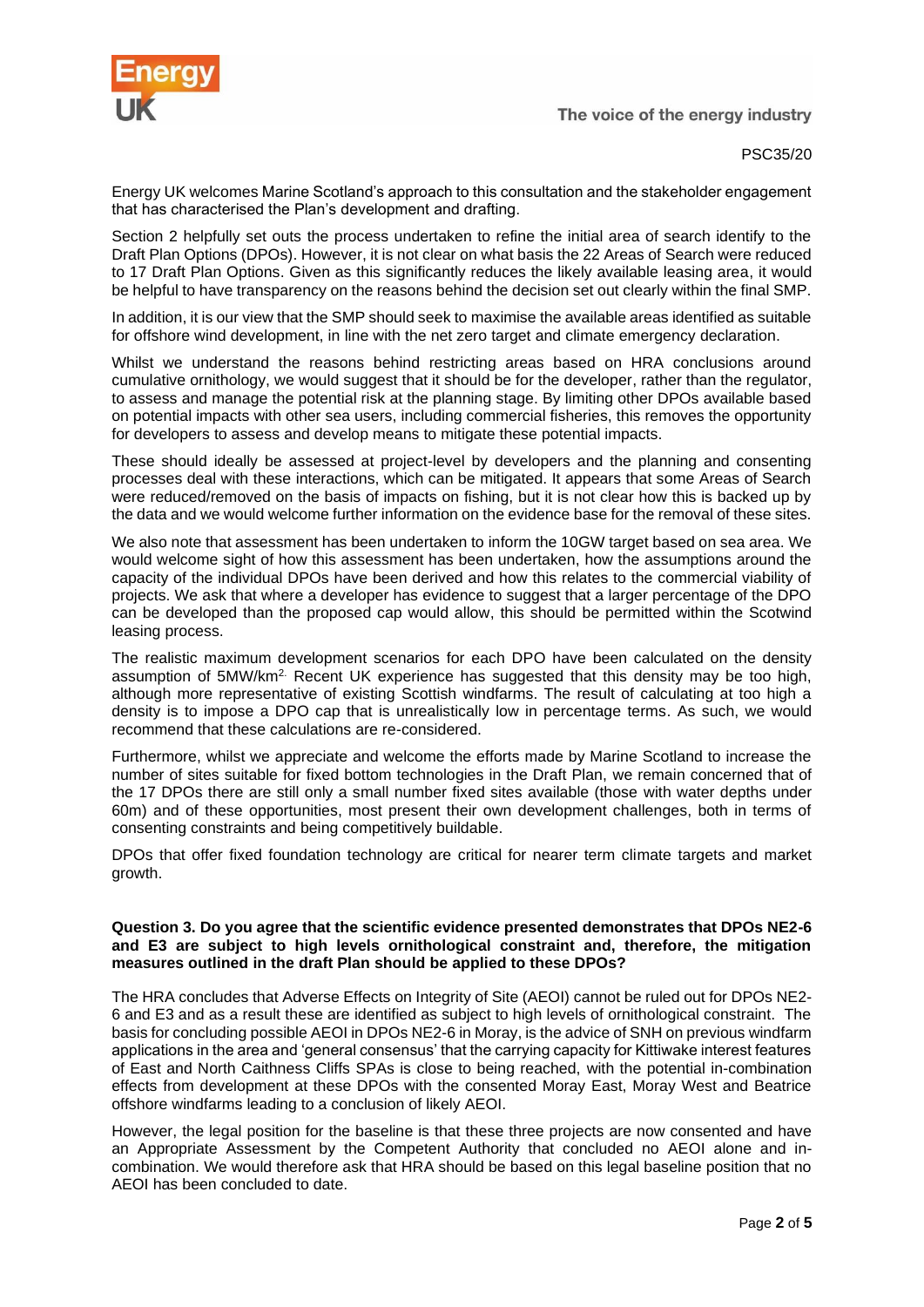

### PSC35/20

Furthermore, we consider the justification for the inclusion of NE6 within the DPOs which are subject to high levels of ornithological constraint, in particular, to be unclear. Of the six DPOs flagged as high ornithological constraint, NE6 alone is beyond the 60km foraging range for kittiwake from the East Caithness Cliffs and North Caithness Cliffs SPAs flagged as for concern in-combination, but rather is within range of the Lions Head, Troup Head and Pennan SPA, which is not flagged as being of current concern. More recently, Woodward et al (2019)<sup>1</sup> suggests that the mean maximum foraging range of kittiwake in the UK is 156km, however the paper also identifies that the only site-specific data for the Caithness Cliffs SPA recorded a maximum foraging range of 30km for the site (Mudge & Crooke, 1986)<sup>2</sup>. It is therefore not clear, given an absence of understanding about the connectivity of Kittiwake between SPAs, how the conclusion to include NE6 along with NE2-5 has been reached.

The HRA also identifies that for a risk of AEOI to be present at NE6, development at an additional two DPOs (NE4 and NE5) which are under high ornithological constraint would be required. Consequently, we would suggest that further consideration is given to removing this DPO from the list of sites which are subject to high ornithological constraint.

### **Question 5. Do you have any comments regarding the proposed approach to iterative plan review?**

We welcome the commitment within the Draft SMP for the final SMP to be subject to Iterative Plan Review (IPR) and management following adoption, supported by an Advisory Group, and support the intention to review the plan on a twice-yearly basis.

An important element of iterative plan review will be a process for identifying when the evidence base will become sufficient to allow HRA of future plans to conclude no likely AEOI from the DPOs currently subject to high ornithological constraint and enable developments within these DPOs to be consented.

A timetabled evidence-gathering exercise, including monitoring data from consented windfarms and additional research projects, should set out how and when this evidence will be available to a satisfactory level, identifying further research gaps and how these will be addressed.

We would welcome clarity regarding how developers will feed into this process and the intervening phases such as the annual review. At present, industry engagement with the SMP is conducted through Scottish Renewables' position on the project steering group however we would welcome further consideration of how industry can engage in this important process.

We note the strategic nature of the research and the bodies proposed to be engaged in the IPR process to understand current knowledge gaps and encourage the Scottish Government to look into opportunities to collaborate outside of Scotland that could prove to be useful to furthering wind development in Scotland.

Whilst we welcome the IPR process, we would also ask that confirmation is provided that the review process will not be used to retrospectively change the status of currently unconstrained DPOs, which may in future contain areas under Option Agreement for Crown Estate Scotland. This level of uncertainty would be unacceptable to developers and therefore we would welcome confirmation within the final draft that this will not be part of the scope of the IPR process.

**Question 6. Do you have any comments regarding the proposed formation and role of the Advisory Group?**

<sup>1</sup> Woodward, I., Thaxter, C., Owen, E. & Cook, A. (2019) Desk-based revision of seabird foraging ranges used for HRA screening. BTO Research Report No. 724

<sup>2</sup> Mudge, G.P., Crooke, C.H., (1986) Seasonal changes in the numbers and distribution of seabirds in the Moray Firth, northeast Scotland. Proceedings of the Royal Society of Edinburgh B 91, 81-104.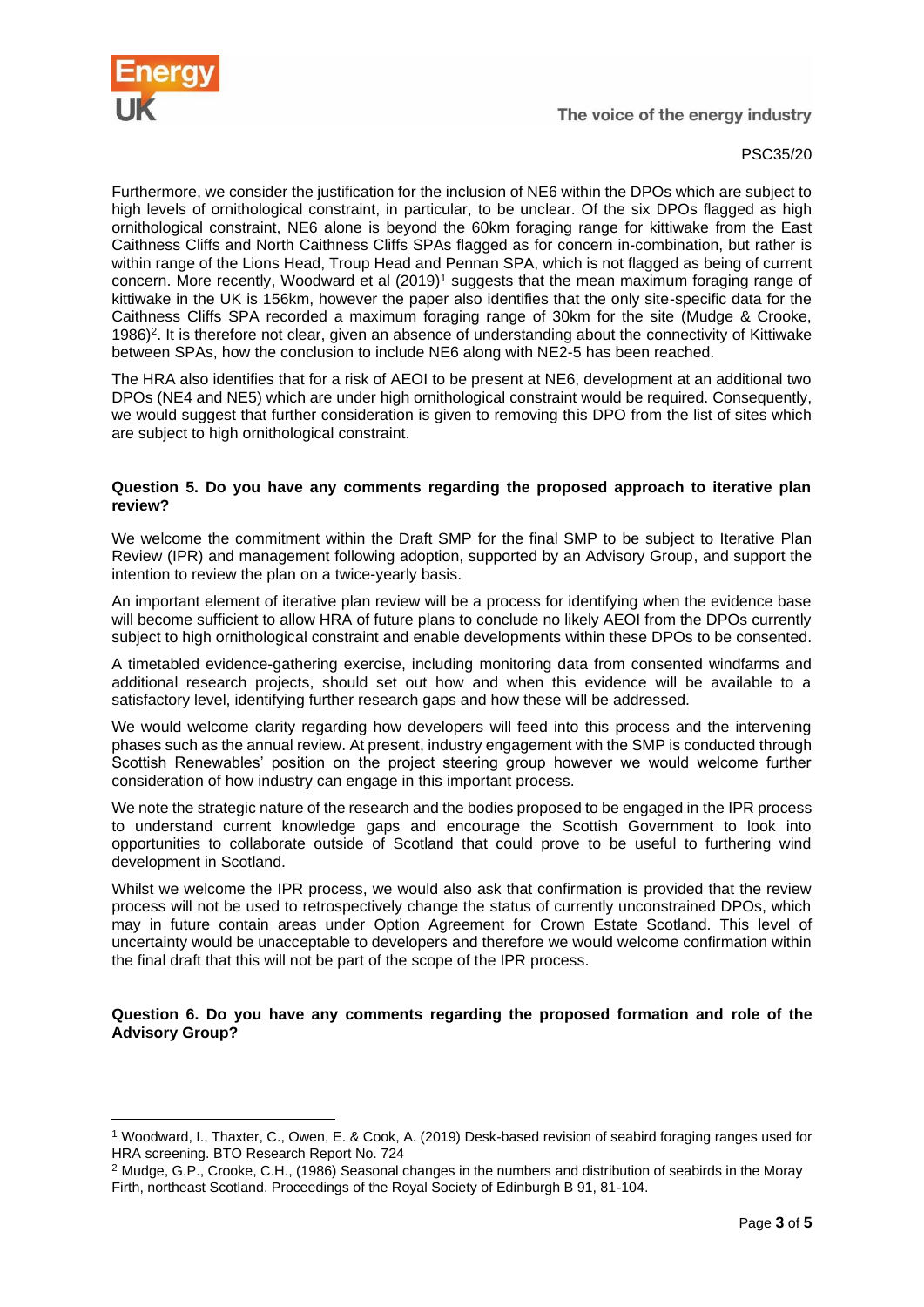

The voice of the energy industry

PSC35/20

As stated in response to Question 5, we welcome the intention to establish an Advisory Group to identify gaps in scientific knowledge and to guide the IPR process. We would welcome clarity on the role of industry in this forum.

The in-combination ornithology issues resulting in likely AEOI of an unmitigated SMP will also be considered within current England/Wales leasing processes and projects consenting under the Planning Act in England/Wales. It is important that the Advisory Group is informed by these parallel discussions. Representation on the Advisory Group from those with a UK-wide remit including the JNCC would be helpful, as would other mechanisms to ensure the IPR process is connected to wider UK (and global as appropriate) considerations of the same issues.

We would therefore welcome clarity on the process for project-level consideration of IROPI, and the role of the Advisory Group. Given that section 5.2.1 states that 'developers may choose to pursue licence and consent applications for projects within these DPOs', we would suggest that the IPR and Advisory Group (without compromising the conclusions of no AEOI at plan level) should not prevent individual projects from pursuing the derogations if that is the only route open to that project. Clarity on how such a route would work, given the remit of the IPR and the ornithological constraints placed on some DPOs, is requested.

## **Question 8. Do you have any comments on the Strategic Environmental Assessment Report?**

Energy UK welcomes the work of the Strategic Environmental Assessment (SEA) Report, however, there appears to be inadequate consideration (identification, recording, comparing and selection) of reasonable alternatives with regards to the plan, its strategic objectives and its individual policies (the DPOs). We suggest clear consideration of alternatives using the Sustainability Appraisal (SA)/SEA objectives in order to allow assessment of the advantages and disadvantages of different policy options (in this instance the DPOs). Energy UK recommends that a clear rationale for the chosen options should be detailed.

The iterative process undertaken to identify and refine Areas of Search and the DPOs themselves, represents consideration of reasonable alternatives but there appears to be an absence of them being considered in the context of the SEA/SA objectives, and provision of a clear rationale for choosing certain DPOs (and why certain DPOs, or previous areas of sea arch have been removed from the draft Plan).

To emphasise a previous comment, we would welcome greater transparency on the process to refine the 22 AoS to the 17 DPOs, and consider that if this further explanation of a detailed rationale and assessment undertaken to support the downward selection process, combined with consideration of different options for each DPO was included, it could also demonstrate the required consideration of alternatives.

Energy UK would also like to suggest that reasonable alternatives to the Plan, its vision and high-level objectives, should be considered as part of this process. This could include a "do nothing" option where the proposed Plan is compared against not having a Plan for offshore wind energy and the advantages and disadvantages are weighed up against SA/SEA objectives. Section 3.2.2 of the SA states that a "do nothing' option has been considered but it is not clear where the appraisal of this is provided within the suite of documents.

## **Question 10. Do you have any comments on the Social and Economic Impact Assessment?**

The Social and Economic Impact Assessment (SEIA) calculates the negative impacts on commercial fishing from the Plan. These potential negative impacts are based on the worst-case scenario that all fishing activity ceases within arrays, and that it is not displaced elsewhere. This worst-case scenario is not realistic, as fisheries exclusions, where they exist, are likely to be temporal in nature and unlikely to persist in the operational phase of the windfarm project. Should exclusions apply, compensation schemes would be in place to offset any negative impacts. Displacement rather than cessation of fishing